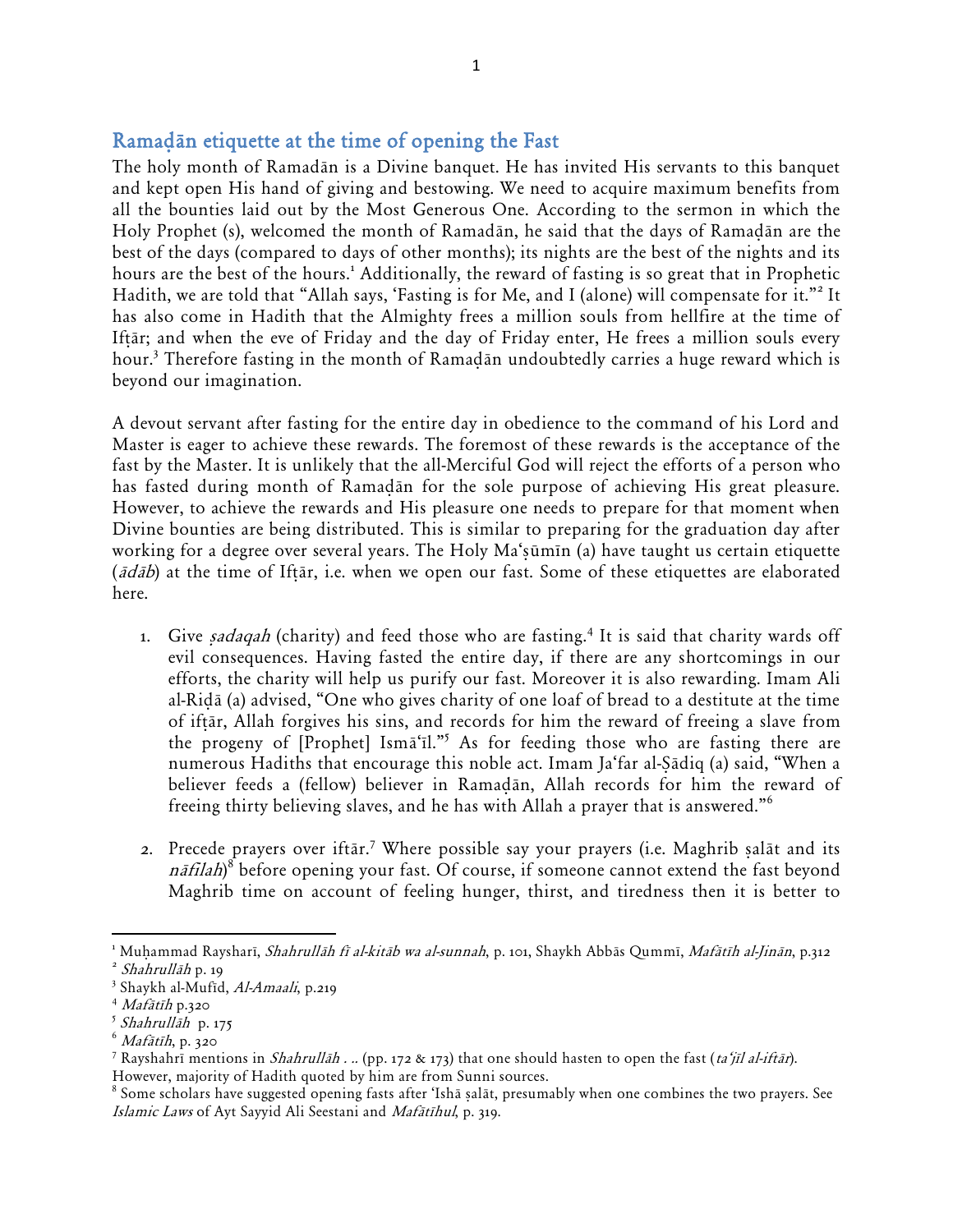open the fast and then say prayers. The same is the case if others (e.g. family members) are waiting for you to open the fast first, then you should not delay in doing iftar. [Mafātih p. 319] Imam Muhammad al-Bāqir (a) said, "Precede the salāt over iftār; provided if you are with a community that begins with iftar, in that case then do not oppose them and join them in iftar. Otherwise, begin with salat because it is better (afdhal) than iftar, and it is more beloved to me that your prayers are recorded whilst you are in the state of fasting." [Shahrullah p. 173]

- 3. Do not say your prayers so fast that you no longer feel the pleasure of worshipping the Almighty at the end of the fasting day. The Holy Prophet (s) advised Muslims in his famous sermon welcoming Ramadān, "O people . . . your backs have been burdened on account of your sins and disobedience, so lighten them through lengthening your prostrations. And know that Allah, the Exalted, does not punish those who say their prayers (well) and prostrate (for long)."<sup>9</sup>
- 4. Do not forsake *nāfilah* prayers in Ramadān, especially the nāfilah after Maghrib and 'Ishā salāt. So important are the nāfilah pravers after the Maghrib that in a Hadith from Imam al-Sādiq (a) we have been advised not to abandon them whilst traveling and when at home.<sup>10</sup> As for the nāfilah of 'Ishā, Imam Ja'far al-Sādiq (a) has said that whoever performs this prayer and dies that night, he will be included amongst those who performed salat of witr in the last part of the night.<sup>11</sup> In the sermon of Ramadan, the Prophet said, "One who performs a recommended prayer [in Ramadān,] an acquisition from the hellfire is written for him.'

Question: If I'm attending *jama'at* (congregational) prayers in a masjid/center where attendants are not given enough time between Maghrib and 'Isha to say the nafilah, then what is the best course of action?

Answer: You should say your 'Isha prayers in jama'at with rest of the participants and say the missed nafilah of Maghrib after 'Isha prayers with the intention of  $raj\bar{a}$ ' (hoping that the Almighty will accept your prayers said a little late). In a Hadith, Angel Jibra'il said to the Prophet Muhammad (s), "The (first) takbir that a believer performs with the Imam (of congregational prayer) is better than performing 60,000 Hajj and 'Umrah and better than 70,000 times what is in this world. For every rak'ah that a believer prays in congregation is better than 100,000 dinar (gold coins) given in charity to the poor. For every *sajdah* that a believer performs in congregational prayer is better than freeing 1,000 slaves."<sup>12</sup>

5. Open your fast with halal food.<sup>13</sup> These are food items that are: free from any illegal or doubtful earning, are tāhir (ritually pure) and if made from meat then the animal should have been slaughtered according to Islamic guidelines.

 $\overline{\phantom{a}}$ 

 $^9$  It is unfortunate to see that a number of Islamic centers rush through Maghrib and 'Ishā prayers so as to open the fast soon. We humbly suggest that lukewarm water and dates be made readily available at the time of Maghrib and thereafter for those who cannot wait to open the fast, instead of rushing through maghribayn salāt.

 $^{10}$  M J Mughniyyah, *Fiqh al-Imam Ja'far al-Sādiq*, 1:242

<sup>&</sup>lt;sup>11</sup> Academy for Learning Islam, salat of Tahjjud, p.11

<sup>&</sup>lt;sup>12</sup> S. M. Kāzim Yazdī, Al- 'Urwah al-Wuthqā, 2:236, Manshūrāt Maytham Tammār, Qum, 1428 AH

 $^{13}$  *Mafātīh*, p. 320.